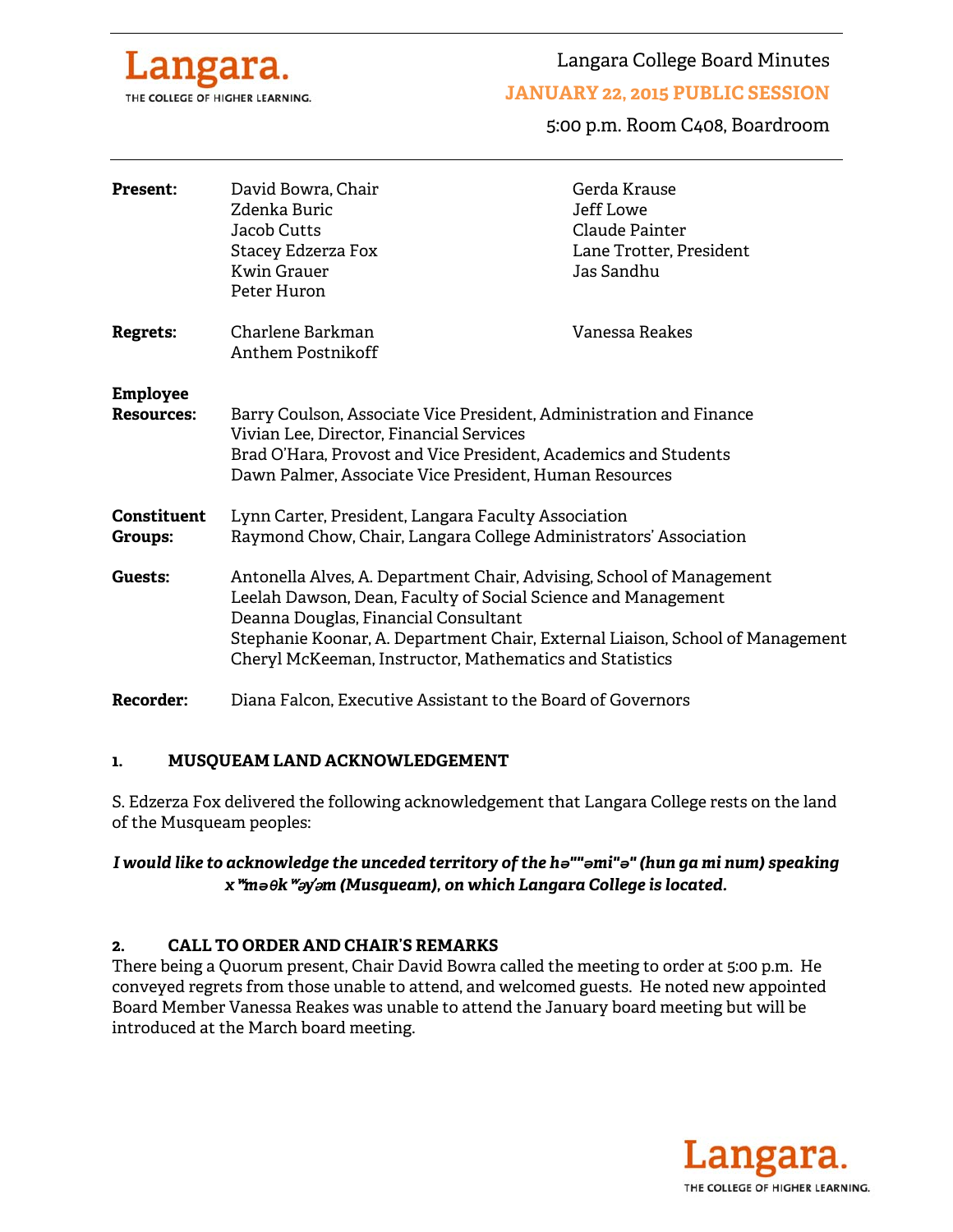### **3. APPROVAL OF AGENDA/CONSENT AGENDA**

It was moved by K. Grauer, seconded by Z. Buric and unanimously resolved:

#### **THAT, the Langara College Board approve the agenda and approve/acknowledge the following items and motion on the consent agenda:**

- 3.1 Minutes of the Public Meeting held November 27, 2014 Approved
- 3.2 Chair's Written Report Acknowledged
- 3.3 President's Written Report Acknowledged
- 3.4 Board Coordinating Committee a) Minutes of the meeting held January 6, 2015 – Acknowledged
- 3.5 New Building Task Force a) Minutes of the meeting held January 6, 2015 – Acknowledged
- 3.6 Ketchum Canada Inc. (KCI) Report Acknowledged

### **4. CHAIR'S VERBAL REPORT**

The Chair highlighted a letter of thanks addressed to the Board from former Board Member Megahn McCarthy who retired on August 1, 2014.

D. Bowra reminded Board Members of the one-day Association of Governing Boards (AGB) workshop being held at Langara College on February 13, 2015. Currently there are three board members attending and other board members interested in attending were asked to contact the Board office.

D. Bowra advised that he received a courtesy call from Andrew Wilkinson, new Minister of Advanced Education, who is scheduled to visit Langara College on January 26<sup>th</sup>.

# **5. PRESIDENT'S VERBAL REPORT**

L. Trotter provided a verbal report on the following:

- He had an opportunity to meet Andrew Wilkinson, the new Minister of Advanced Education, at the BC College's Presidents meeting on January 19, 2015. The Minister advised that he is visiting post-secondary institutions as his schedule allows and will be at Langara College on January 26, 2015.
- On January 28, 2015 his Excellency David Johnston, the Governor General of Canada will be at Langara College to unveil its new Coat of Arms. Musqueam representatives will be in attendance to greet the Governor and perform a ceremony.
- I. Humphreys is working with high schools in China to coordinate a summer language program which would help recruit new international students to Langara College.

### **6. COMMITTEE REPORTS**

### **6.1 Audit and Finance Committee**

# **a) Minutes of meeting held December 5, 2014**

K. Grauer highlighted the minutes of the Audit and Finance Committee meeting held December 5, 2014 noting that the committee discussed the recommendation to increase domestic tuition fees by 2% as allowed by government; to amend the banking resolution for credit facilities; to renew the appointment of KPMG as Auditors for fiscal year 2014/15; and, to extend KPMG's appointment as Auditors for an additional two years.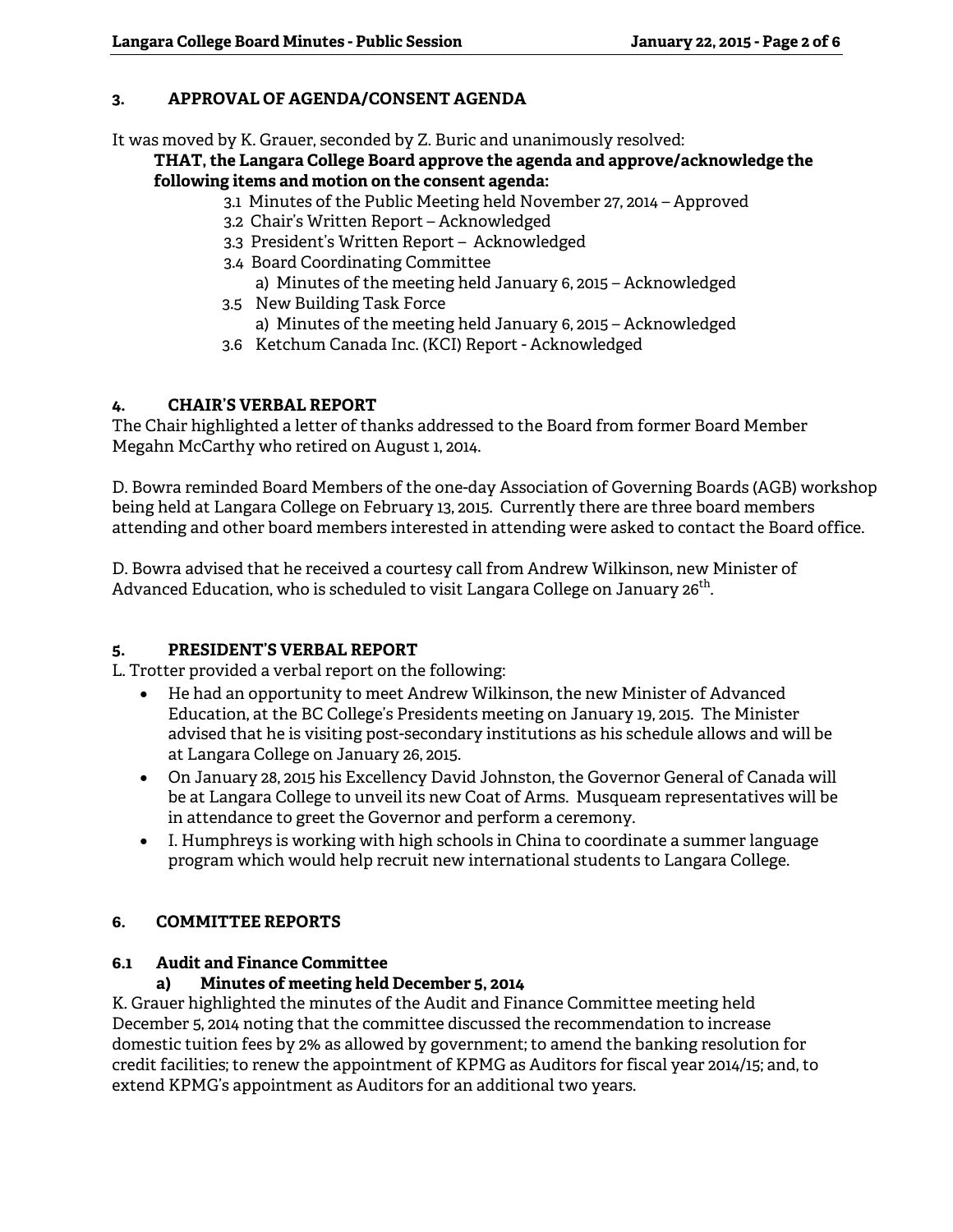# **b) Minutes of meeting held January 6, 2015**

K. Grauer highlighted the minutes of the Audit and Finance Committee meeting held January 6, 2015 noting that the Committee reviewed the Audit Plan with the Auditors; received the Audit Planning Report for the year ending March 31, 2014; received the status of the 2013/14 Audit Observations; received a fiscal year 2015/16 Budget Development update; was notified of the government's announcement to allow institutions to charge for Adult Basic Education (ABE) and English as a Second Language (ESL) beginning January 1, 2015; and, received an updated recommendation to Bylaw 204 – Fees and Charges for Instruction which now included these additional fees.

The Audit and Finance Committee held an In-Camera Session without management present.

#### **6.2 Governance and Nominating Committee a) Board Evaluation Process**

S. Edzerza Fox advised that the Governance and Nominating Committee (GNC) will begin the board evaluation process in early February which will include constituent groups. Due to time constraints, the process will use the existing evaluation tool from previous years and the GNC will review the evaluation tool for next year. A summary of the results will be provided to the Board at a future board meeting.

# **7. FOR APPROVAL**

# **7.1 Bylaw 204 – Fees and Charges for Instruction**

K. Grauer highlighted the memo attached to the agenda to increase domestic tuition fees by 2%, which is the value to be used as directed by the province. It was noted that Langara has the second lowest domestic tuition fees in the lower mainland. It was also noted that the government is now allowing institutions to charge for Adult Basic Education (ABE) and English as a Second Language (ESL) effective January 1, 2015. The College will begin charging for ABE and ESL effective the summer term as some students have already registered for the spring semester expecting not to have to pay tuition. Bylaw 204 – Fees and Charges for Instruction has been revised to include these changes and requires a minimum of 60 days lapse between approval and implementation, making the changes effective for the summer term of 2015.

It was moved by K. Grauer, seconded by P. Huron

**THAT, domestic tuition fees for University Transfer, Career/Technical, Vocational and Adult Basic Education (ABE) be increased to \$91.85 per credit, and upper division fees be increased to \$119.45 per credit, effective May 1, 2015; and**

 **THAT Bylaw 204: Fees and Charges for Instruction be amended accordingly.** 

# **Carried Unanimously.**

# **7.2 Banking Resolutions – Credit Facilities**

K. Grauer highlighted the memo attached to the agenda noting the change to increase the credit limit for credit/purchasing cards from \$750,000 to \$1,000,000, and changing the bank from the Bank of Montreal to the Bank of Nova Scotia. These changes are a result of the roll-out of the new purchasing card program as part of a sector-wide consortium.

In response to a question as to why the change in banks, it was noted that an RFP process was completed and the Bank of Nova Scotia was the successful bidder.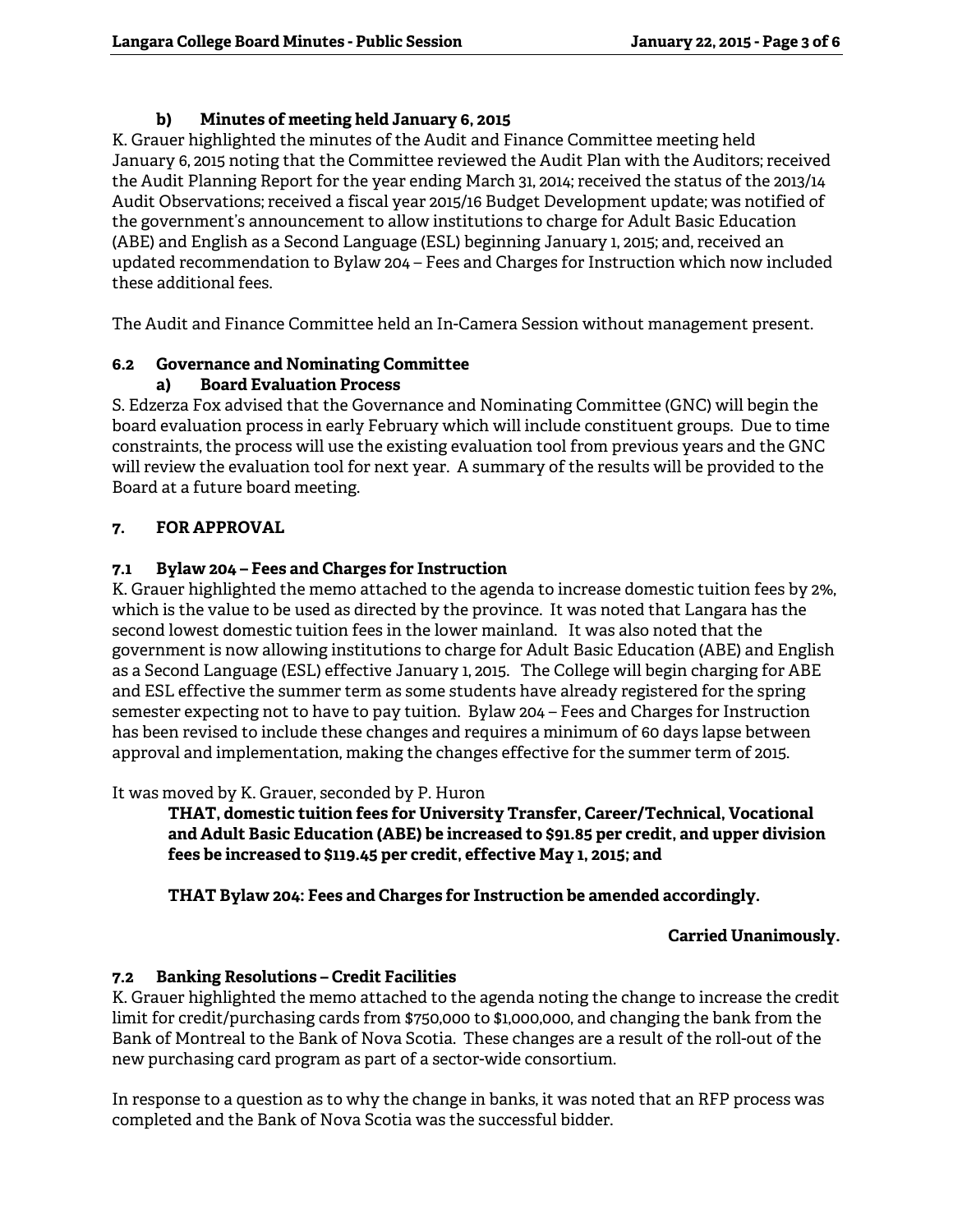It was moved by K. Grauer, seconded by J. Lowe

**THAT, the Banking Resolution – Credit Facilities approved on May 26, 2005 and amended on January 27, 2011 and on September 18, 2013, be further amended as follows:** 

**THAT, Langara College be authorized to establish credit facilities in the following amounts:** 

- **i) \$1,000,000 Corporate Expense credit/purchasing card;**
- **ii) \$1,250,000 Revolving Demand;**

**With the Royal Bank of Canada and/or the Bank of Nova Scotia, at an interest rate and terms to be arranged with the banks; and** 

**THAT, any two of the following be authorized to sign, on behalf of the College, the necessary promissory notes or other documents providing security to the banks in order to obtain the above-mentioned credit facilities:** 

**President;** 

**Vice-President, Administration and Community Engagement; Associate Vice-President, Administration and Finance; and, Director, Financial Services.** 

**Carried Unanimously.** 

### **7.3 Renewal of Appointment of Auditors for 2014/15**

K. Grauer highlighted the memo attached to the agenda noting that KPMG was appointed as the College Auditor in December 2010, commencing with the 2010/11 fiscal year for a period of five years subject to annual renewal.

It was moved by K. Grauer, seconded by J. Lowe

 **THAT, the renewal of the appointment of KPMG as the Auditor for Langara College for the fiscal year 2014/15 be approved.** 

**Carried Unanimously.** 

### **7.4 Recommendation to Extend Appointment of KPMG**

K. Grauer advised that under the current appointment 2014/15 is the last year for KPMG to provide audit services for the College. The Audit and Finance Committee reviewed the options of extending KPMG's services or starting a new RFP process. In light of the recent resignation of the College's CFO and other considerations, the Audit and Finance Committee determined that the likelihood of large savings by initiating an RFP process was minimal, and the stability and continuity of the auditors is important. The Committee recommended extension of the audit services of KPMG for an additional two years commencing fiscal year 2015/16. The RFP process will be revisited for the 2017/18 fiscal year.

V. Lee highlighted the status of the 2013/14 audit observations, recommendations and management's responses to the management letter prepared by KPMG.

It was moved by K. Grauer, seconded by J. Lowe

**THAT, the appointment of KPMG as Auditors for Langara College be extended for an additional two years commencing fiscal year 2015/16.** 

**Carried Unanimously.**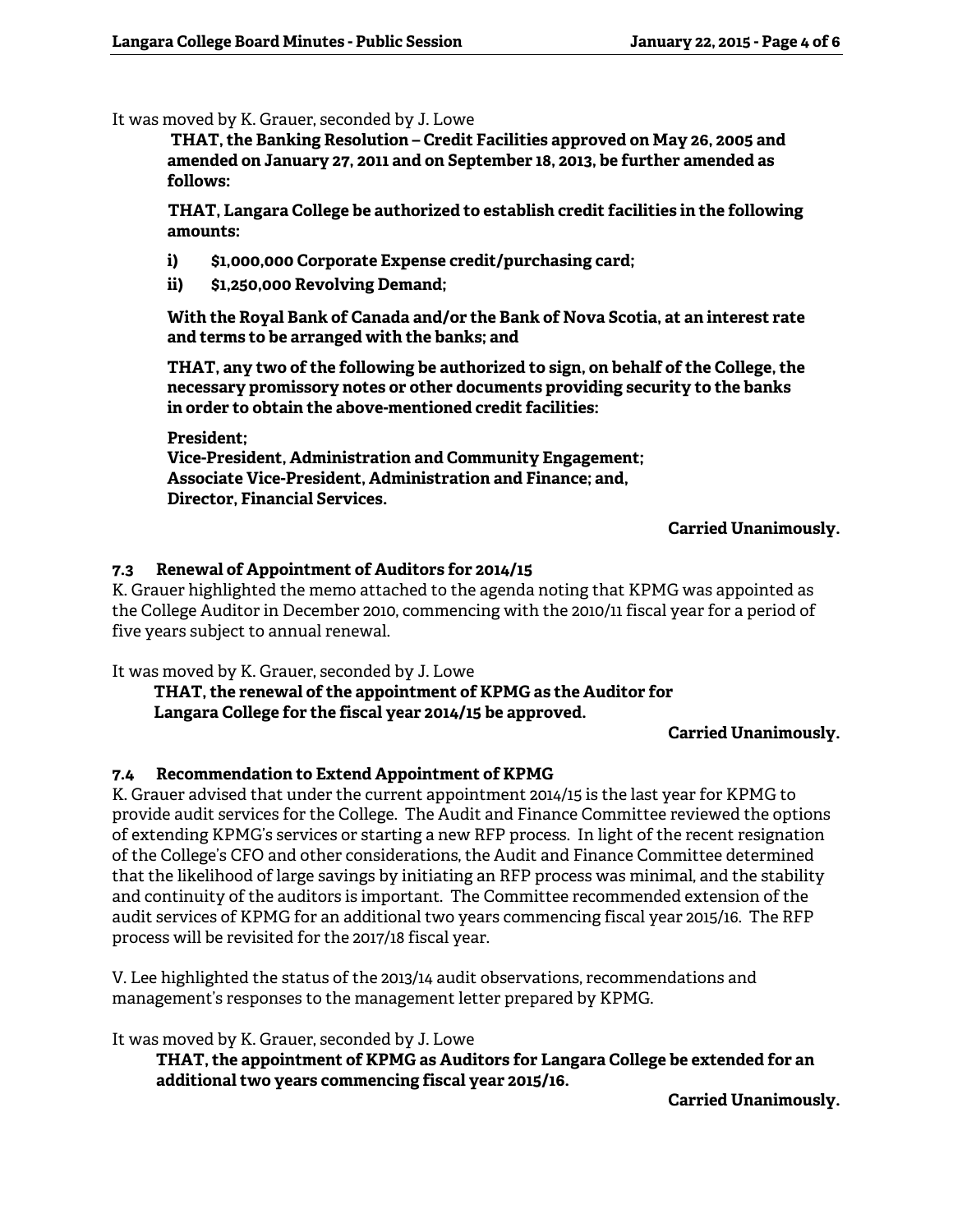### **8. FOR INFORMATION**

### **8.1 Third Quarter Financial Summary to December 31, 2014**

B. Coulson presented his memo dated January 15, 2015, attached to the agenda which highlighted the financial results for the Third Quarter ended December 31, 2014. Board members questions were addressed.

### **b) Strategic Plan**

L. Trotter highlighted his memo attached to the agenda and provided an update on the Strategic Plan. He advised that the information gathered from the Board retreat held on October 24, 2014 has been compiled into a document which will be used for the next phase of the Strategic Plan process commencing in February 2015. Progress reports will be provided to the Board during the process, and the plan will be improved/adjusted based on the results of the consultation process and then discussed and refined at a future Board retreat.

### **c) New Building Update**

J. Sandhu provided an update on the new Sciences and Technology building advising that everything is on time and currently under budget. There are no issues of concern and the New Building Task Force is receiving regular updates.

# **9. EDUCATION COUNCIL REPORTS**

D. Bowra reminded Board Members of Section 23 of the BC College and Institute Act that requires Education Council to advise the board on the development of educational policy.

# **9.1 Report of the Meeting held on November 18, 2014**

G. Krause highlighted the summary report of the Education Council meeting held on November 18, 2014, attached to the agenda noting that this was the deadline meeting to include courses in the summer calendar. She highlighted new specialized courses in the Langara School of Management; new courses in Co-op Education which would allow students to complete their Co-op placement half time instead of full time; and, new Dog Walking and Therapeutic Touch Practitioner Certificate Programs in Continuing Studies.

In response to a Board Member's question, A. Alves, Assistant Department Chair, Advising, Langara School of Management advised that the specialized courses allow students to testdrive courses before making them permanent. Courses include but are not limited to Sports Marketing and International Business as part of the China Field School.

It was moved by J. Lowe, seconded by C. Painter

# **THAT, the Education Council Summary Report for the meeting held on November 18, 2014 be received for information.**

**Carried Unanimously.** 

### **10. BOARD MEMBERS' REPORT**

P. Huron highlighted the outstanding accomplishments of students in Langara's Film Arts Program.